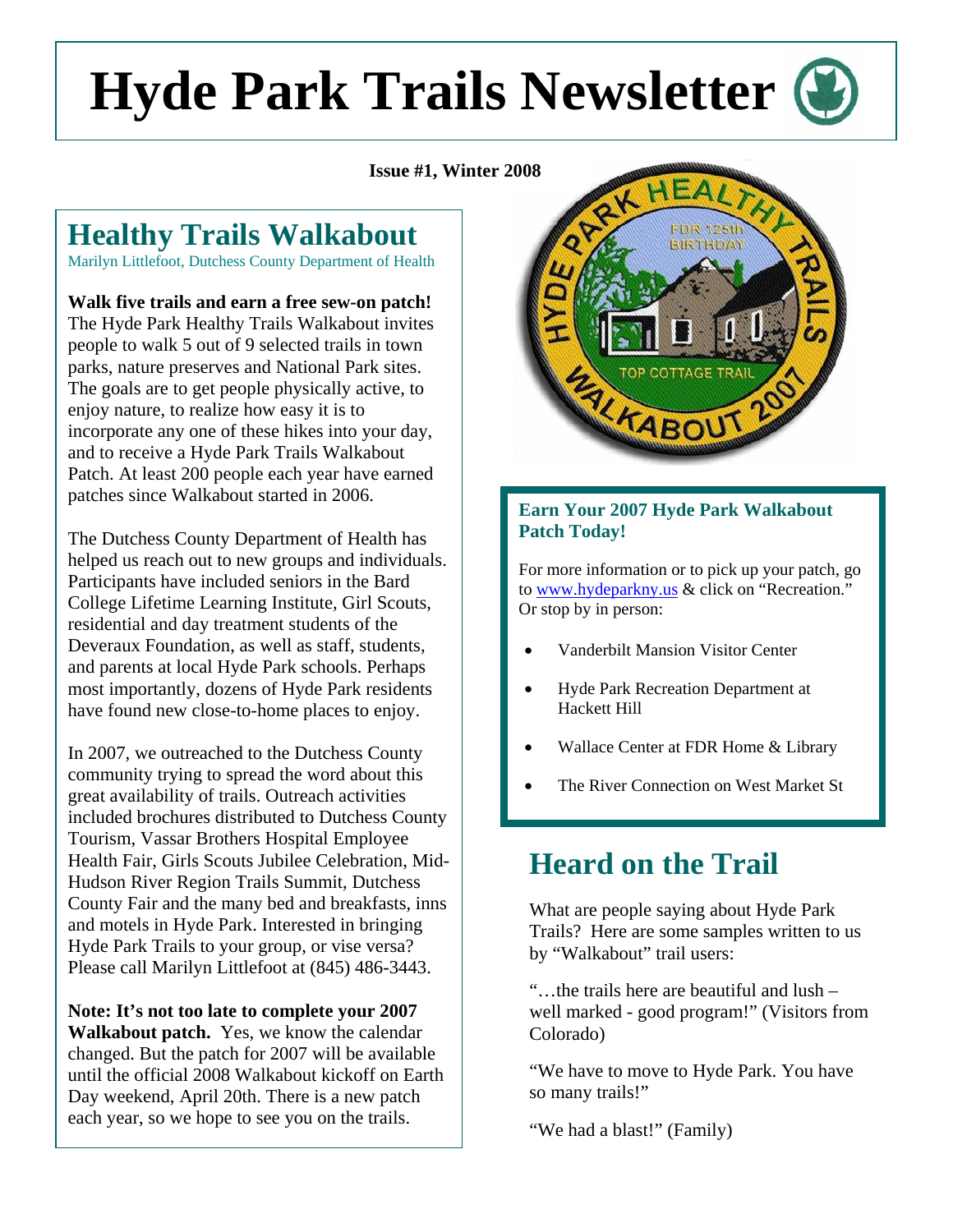## **IMBA Trail Building Day** Frank Hildenbrand, Fats in the Cats

At the invitation of the National Park Service *Rivers & Trails* Program, the International Mountain Bicycling Association (IMBA) Trail Care Crew traveled to Hyde Park on September 13-15, 2007 to collaborate with the Roosevelt-Vanderbilt National Historic Sites in Hyde Park and The Fats In The Cats Bicycle Club. The goal of the event was to explore the local potential for building sustainable trails that can support shared use by hikers and mountain bikers. IMBA and the NPS have been working together over the past few years to foster mountain biking in National Parks.

The event included information-sharing sessions to educate each other on mission and goals, trail management and building, property boundaries, and to choose a specific trail area needing some attention. Valuable support in planning the event was also provided by the Hyde Park Recreation Commission.

A trail building school on Saturday September 15 drew approximately 35 people. The IMBA Trail Care Crew first led the attendees through their cutting-edge trail design and construction techniques in a classroom setting. The NPS provided the group with an overview of the FDR property, trail planning, along with sharing their views on the partnership with IMBA and Fats In The Cats. After the classroom session, a hands-on trail-building exercise re-routed a trail to avoid a swampy area, and also reclaimed the avoided section of the old trail. The result is a beautiful new piece of single track trail, often referred to as the "IMBA Trail " which can be used to connect between the Roosevelt Farm Lane Trail and commonly called Newbold Trail.

For more information on IMBA and Fats In the Cats, visit:  [www.imba.com](https://np101ecr.nps.gov/mail/AlannaHjortland.nsf/Local%20Settings/Temp/notesFFF692/%20www.imba.com) and [www.fatsinthecats.com](http://www.fatsinthecats.com/) 



**Tom Smith and Rick Halstein grading the trail** 

# **Scenic Hudson Protects Dominican Camp**

In December, Scenic Hudson Land Trust announced its purchase of the Dominican Camp in Hyde Park. The 72-acre former boys' camp is located on Route 9 between Norrie Point and the Vanderbilt Mansion. The camp operated for 72 years before it closed in 1986, and has been unused since then. In addition to an assortment of ageing camp structures, the site includes direct access to the Hudson River and wonderful views.

We look forward to Scenic Hudson's exploration of the property's potential, ideally including an addition to the Hyde Park Trail system.

#### A growing legacy

Scenic Hudson has previously helped protect other important areas in Hyde Park. In 2004, Scenic Hudson purchased 334 acres between Routes 9 and 9G, an area known as the Roosevelt Farm & Forest, linking FDR's home with Eleanor Roosevelt's Val-Kill. The land was transferred to the National Park Service in spring of 2007. The NPS plans to reconstruct the historic woods road through this parcel this year, making it fully useable as a bicycle & foot path. Plans are also being developed for a park shuttle to carry visitors along the route between the two sites.

Read more about Scenic Hudson's efforts to "save the land that matters most" in the Hudson River Valley at [www.scenichudson.org.](https://np101ecr.nps.gov/mail/AlannaHjortland.nsf/Local%20Settings/Temp/notesFFF692/www.scenichudson.org)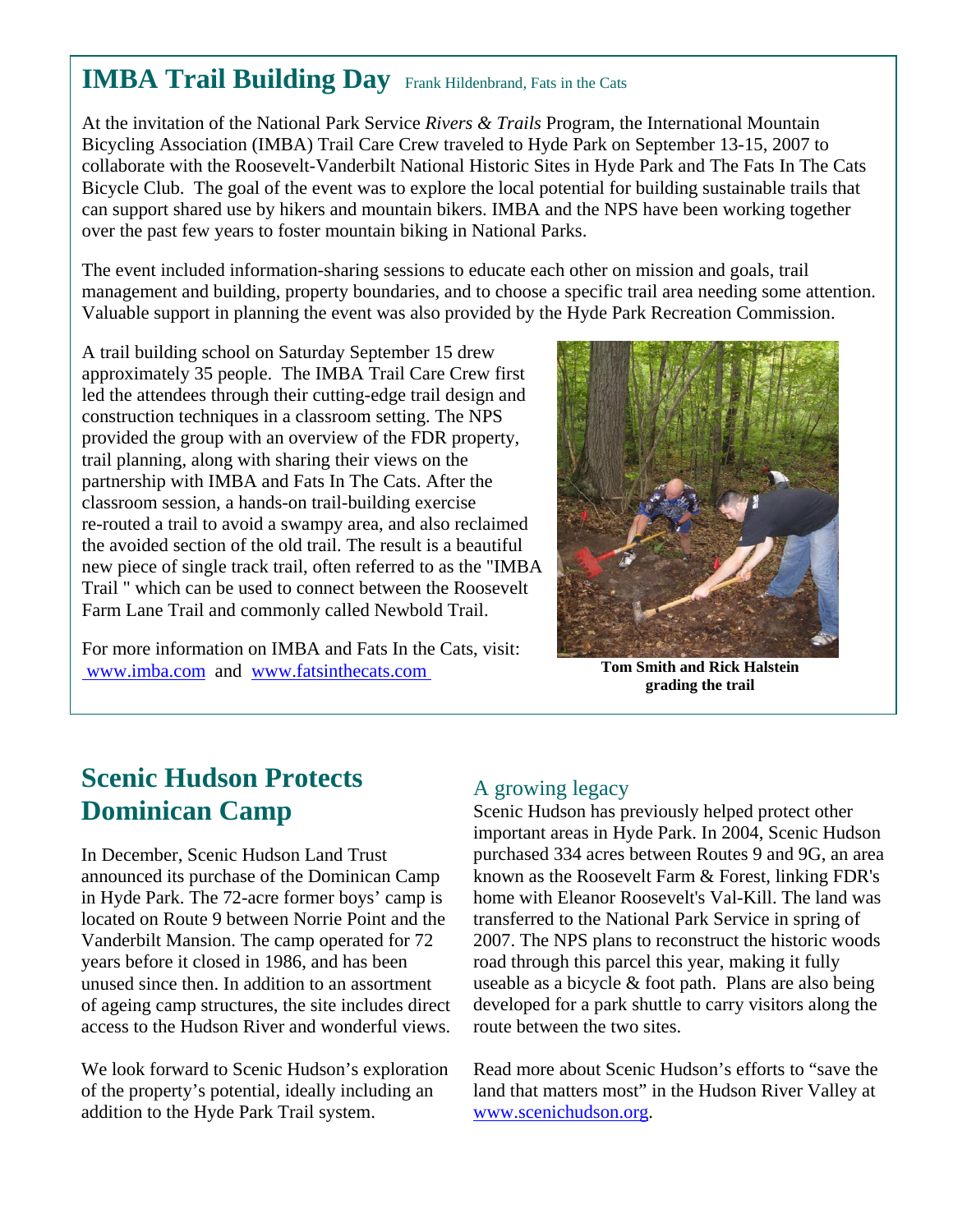### **Anderson Center Provides New Trail Easement**

Thanks to the Anderson Center for Autism and Winnakee Land Trust, the Hyde Park Trail system is ready to grow a stretch. A new trail agreement signed between the two parties and the Town of Hyde Park will enable about 2400 feet of new trail access through school property.

Lucy Hayden, Executive Director of Winnakee Land Trust said, "The Anderson Center should be commended for their public spiritedness. This is a special gift to Hyde Park's residents and visitors, who will soon be able to hike along the Hudson."

The trail easement will not become fully activated until a continuous trail route is identified on either side of the Anderson property. The easement is part of a larger effort to extend a key section of the Hyde Park Trail along the Hudson River from the Vanderbilt National Historic Site to Staatsburgh State Park.

 Hyde Park Trail partners on establishing "Of course, we will continue to work with our further links in the trail system," said Hayden, "The Hyde Park Trails Committee is a terrific team and sets a great example of partners on the federal and local level working together."



#### **Easements Explained**

Easements are legal agreements that allow people or organizations to use property for a specific purpose or to restrict uses on a site. A trail easement allows people to travel along a specific path through a landowner's property with minimal liability to the landowner.

A trail easement may be accompanied by a conservation easement, which may also provide tax benefits to the owners. Trail access can be granted for a specific time period or indefinitely. With a permanent easement, the trail stays on the land even when the land ownership changes. In Hyde Park, trail easements and conservation easements can be made with the Town, Scenic Hudson Land Trust, and the Winnakee Land Trust. They all work together to help build the Hyde Park Trail system, and for the betterment of the whole town.

To find out more, a great booklet called **Getting Involved: A Community Trail Handbook for Landowners** is posted on the *Parks & Trails New York* website. Log onto [www.ptny.org](http://www.ptny.org/), and click on "Publications."

#### **Community Hikes**

All hikes are on Sundays and start at 1:00 PM. Wear walking shoes and bring water and snacks if desired.

**April 20th** Riverfront Park to Bard Rock, meet at Riverfront Park

This hike will be the 2008 Walkabout Kickoff!

**May 4th** Pinewoods, meet at the parking lot off Pinewoods Ave

**May 11th** Val-kill, meet at the Val-kill parking lot

**May 18th** FDR Woods, meet at the Wallace **Center** 

**May 20th** FDR to CIA, meet at the Wallace Center **NOTE: THIS HIKE CANCELLED**

For more information contact the Hyde Park Recreation Department at (845) 229-8086. **Cove Trail in winter**